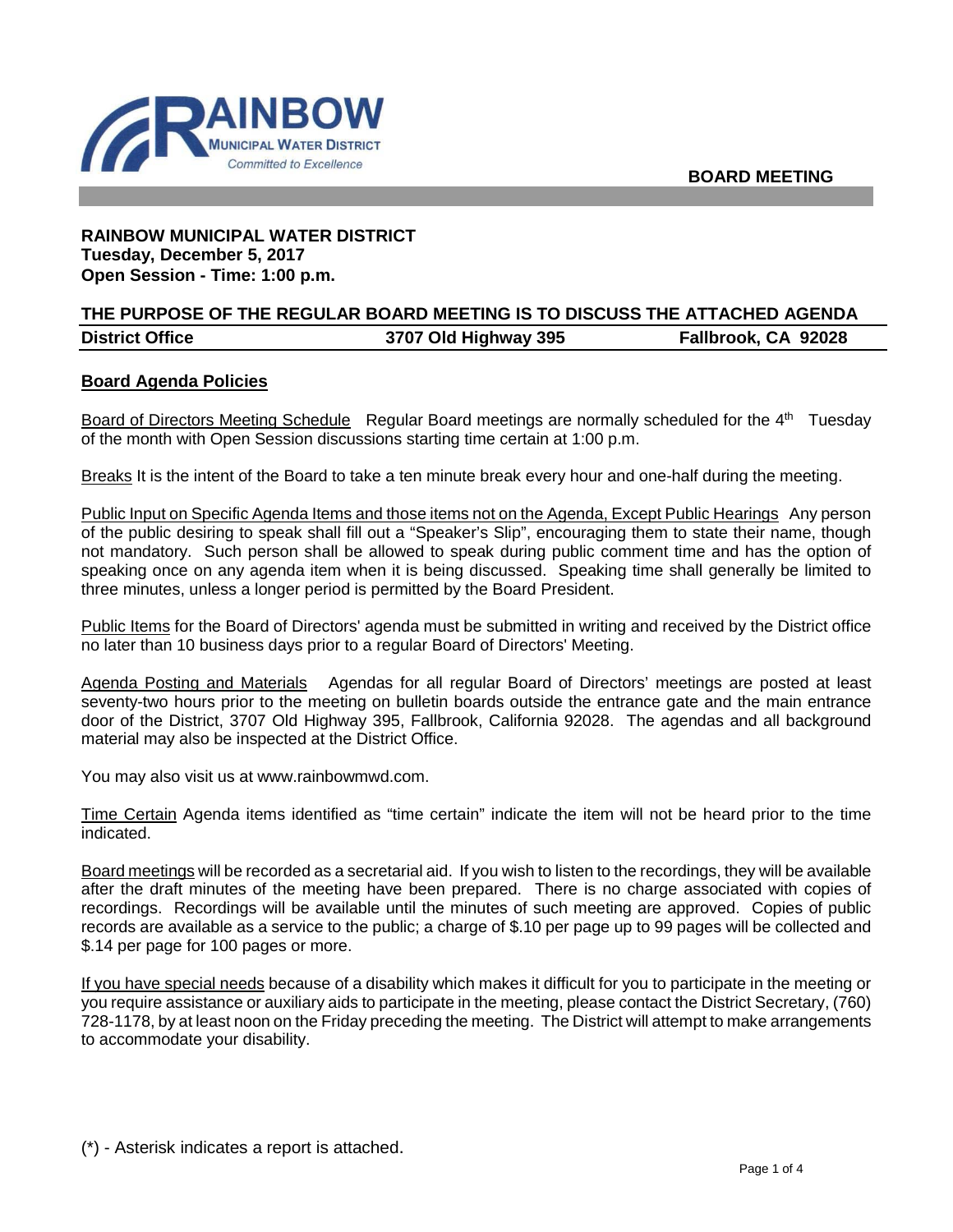Notice is hereby given that the Rainbow Municipal Water District Board of Directors will hold Open Session at 1:00 p.m. Tuesday, December 5, 2017, at the District Office located at 3707 Old Highway 395, Fallbrook, CA 92028. At any time during the session, the Board of Directors Meeting may adjourn to Closed Session to consider litigation or to discuss with legal counsel matters within the attorney client privilege.

## **AGENDA**

- **1. CALL TO ORDER**
- **2. PLEDGE OF ALLEGIANCE**
- **3. ROLL CALL: Brazier\_\_\_\_ Hamilton\_\_\_\_\_\_ Gasca\_\_\_\_\_ Mack\_\_\_\_\_ Stewart\_\_\_\_**
- **4. ADDITIONS/DELETIONS/AMENDMENTS TO THE AGENDA (Government Code §54954.2)**

#### **5. ORAL/WRITTEN COMMUNICATIONS FROM THE PUBLIC OPPORTUNITY FOR MEMBERS OF THE PUBLIC TO ADDRESS THE BOARD REGARDING ITEMS NOT ON THIS AGENDA (Government Code § 54954.2).**

Under Oral Communications, any person wishing to address the Board on matters not on this agenda should indicate their desire to speak by filling out and submitting a "Speaker's Slip" to the Board Secretary before the meeting begins. *No action will be taken on any oral communications item since such item does not appear on this Agenda, unless the Board of Directors makes a determination that an emergency exists or that the need to take action on the item arose subsequent to posting of the Agenda* (Government Code §54954.2*). Speaking time shall generally be limited to three minutes, unless a longer period is permitted by the Board President.*

## **PRESENTATION**

Time Certain: 1:00 p.m.<br>6. SDCWA PRESE

## **6. SDCWA PRESENTATION BY MAUREEN STAPLETON**

## **\*7. APPROVAL OF MINUTES**

**A.** October 24, 2017 - Regular Board Meeting

## **8. BOARD OF DIRECTORS' COMMENTS/REPORTS**

Directors' comments are comments by Directors concerning District business, which may be of interest to the Board. This is placed on the agenda to enable individual Board members to convey information to the Board and to the public. There is to be no discussion or action taken by the Board of Directors unless the item is noticed as part of the meeting agenda.

- **A.** President's Report (Director Brazier)
- **B.** Representative Report (Appointed Representative)
	- **1.** SDCWA
	- **2.** CSDA
	- **3.** LAFCO
	- **4.** San Luis Rey Watershed Council
	- **5.** Santa Margarita Watershed Council
- **C.** Meeting, Workshop, Committee, Seminar, Etc. Reports by Directors (AB1234)
- **1.** Board Reports
- **D.** Directors Comments
- **E.** Legal Counsel Comments
	- **1.** Attorney Report: District-Issued Electronic Devices (501668-0002)
- (\*) Asterisk indicates a report is attached.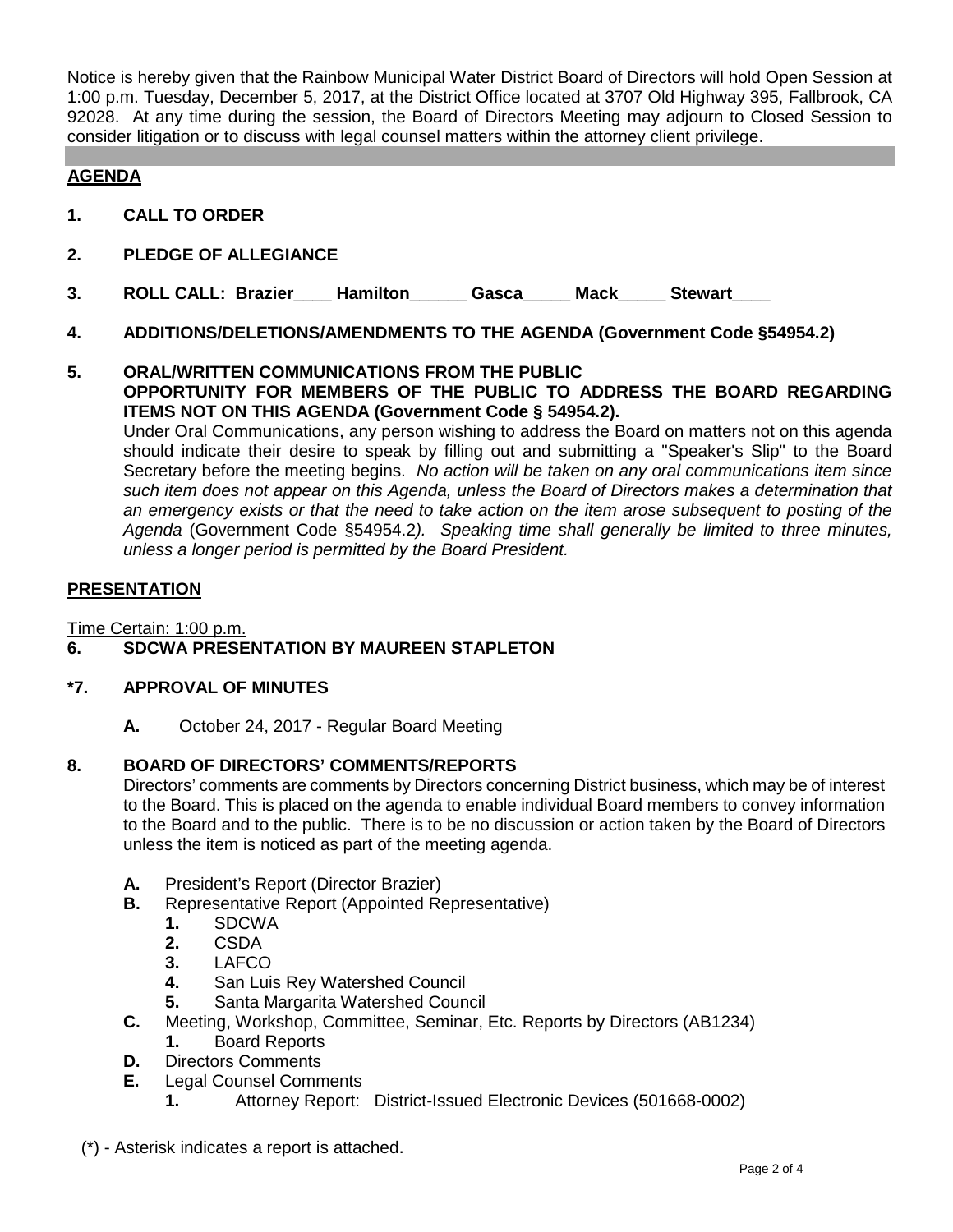#### **\*9. COMMITTEE REPORTS (Approved Minutes have been attached for reference only.)**

- **A.** Budget and Finance Committee
	- **1.** October 10, 2017 Minutes
- **B.** Communications Committee
	- **1.** October 5, 2017 Minutes
- **C.** Engineering Services Committee

### **BOARD INFORMATION ITEMS**

#### **10. EAM MILESTONE REVIEW**

#### **BOARD ACTION ITEMS**

#### **\*11. DISCUSSION AND POSSIBLE ACTION TO APPROVE AGREEMENT CONSENTING TO SEWER CONNECTION FEE CHARGES AND TO THE EXCHANGE OF LOT 25 FOR CAPACITY CREDIT BY AND BETWEEN RAINBOW MUNICIPAL WATER DISTRICT AND DEVELOPMENT SOLUTIONS BON, LLC**

*(In approving this agreement, the Board allows the District to serve the Rio Estrella development with sewer service. Also, this agreement recognizes the \$1,777,700 already paid in capacity fees and Development Solutions BON, LLC, the developer, will pay the remaining capacity fees due before connecting to the system. This agreement also arranges for the exchange of a parcel of land which is beneficial to the District for building a lift station.)*

#### **\*12. DISCUSSION AND POSSIBLE ACTION TO APPROVE THE UPDATED WARNER RANCH WATER SUPPLY ASSESSMENT (WSA)**

*(A WSA is required by California law commonly known as Senate Bill (SB) 610. The law applies to projects*  which propose development greater than certain specified thresholds and that are subject to CEQA. Though the *board approved the original WSA in 2013, the WSA was updated to include the most recent data on water supply availability in the District.)*

#### **\*13. DISCUSSION AND POSSIBLE ACTION TO RENEW THE SEWER PERMIT APPLICATION FOR BEAZER HOMES HOLDING CORP.**

*(The current Agreement to Acknowledge and Defer Sewer Connection Fee Charges expires on December 14, 2017. This approval will acknowledge the capacity fees already paid for the Pala Mesa Highlands Development and grant a time extension for the agreement.)*

#### **14. PROJECT UPDATE AND DISCUSSION AND POSSIBLE ACTION TO APPROVE A CHANGE ORDER FOR THE MOOSA CREST WATERLINE EMERGENCY REPAIR PROJECT**

*(Due to a design error, the District must approve a construction change order in order to complete construction of the Moosa Crest waterline Emergency Repair Project. The change order is brought to the board because the cost is greater than the General Manager's signing authority.)*

#### **\*15. DISCUSSION AND POSSIBLE ACTION TO APPROVE WATER AND SEWER CONSTRUCTION AGREEMENT FOR THE PALOMAR NORTH EDUCATION CENTER WATER AND SEWER IMPROVEMENTS**

*(Palomar College is responsible for construction of public water and sewer mains through the campus property to connect with existing mains in Horse Ranch Creek Road. Approval of the Water and Sewer Construction Agreement will allow construction to proceed.)*

## **16. AUTHORIZATION TO ATTEND UPCOMING MEETINGS / CONFERENCES / SEMINARS**